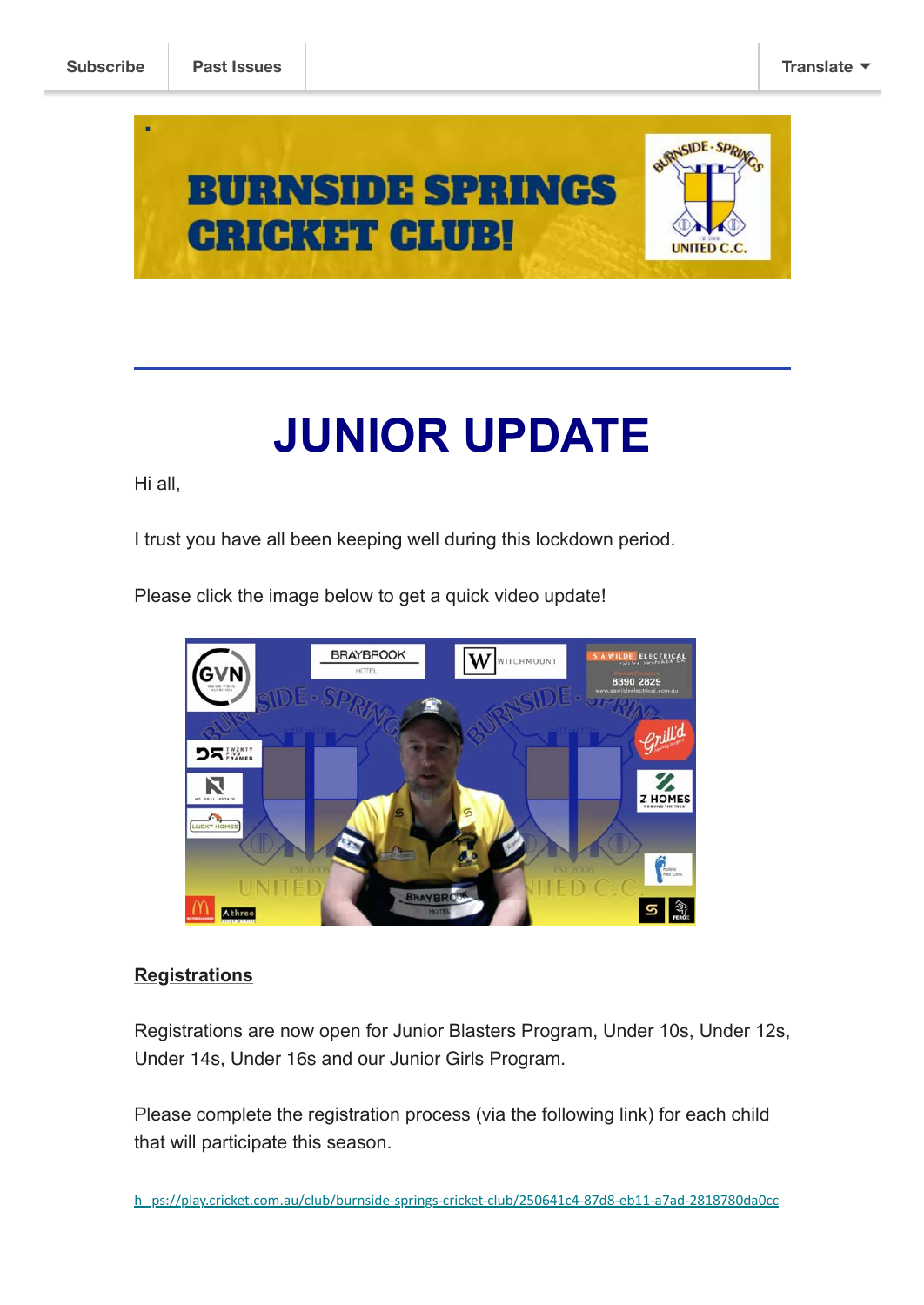Online registrations need to be completed before you attend a registration day. We have currently set the following days as our revised dates for registration, subject to COVID Restrictions being eased. We will confirm the registration dates as further information regarding government restrictions comes to hand.

- Saturday 4th September 9am-12pm
- Sunday 12th September- 10am-12pm

#### **Junior Girls Competition**

This season we are looking to enter both an Under 14 Girls team and an Under 10 Girls Team. The Under 14 girls will play with a real cricket ball on a Synthetic pitch. Under 14 Girls at this stage are likely to compete on Monday Nights, while Under 10 girls will likely be Friday Nights or Sunday mornings.

Please reach out if you'd like more details about our Junior Girls program,

#### **Team Selections**

Once government restrictions have been eased, we'll advise the revised date for the completion of Junior Team Selections, please expect this to be somewhere around the last week of September.

### **Training Schedule**

Stay tuned for a revised training schedule when we have more clarity around the easing of COVID restrictions. Expect training days to be in line with previously communicated training days.

### **Home Training Program**

Our Junior Development Manager, Cass Elorza has out together a Home Training Program for those junior players that would like to get a head start while in lockdown.

Please refer to the guide at this link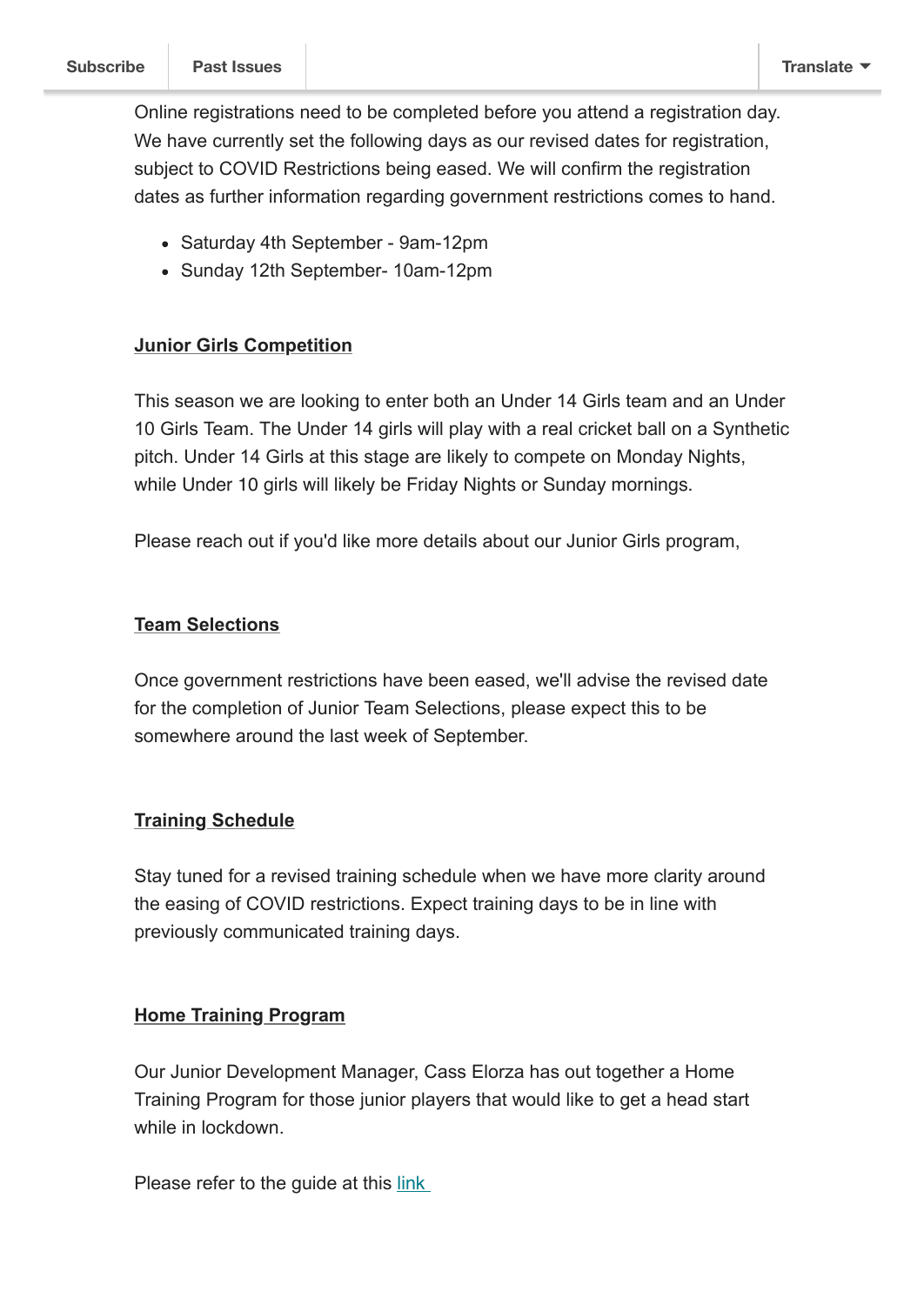with you on one of our Registration Days or through the pre-season.

further detail on the upcoming season, otherwise I look forward to catching up

Kind Regards,

Adam Smith Junior Coordinator Burnside Springs United C.C. PH: 0438 357 678 EMAIL: [Juniorcoordinator@burnsidespringsunitedcricketclub.com.au](mailto:Juniorcoordinator@burnsidespringsunitedcricketclub.com.au) <https://bsucc.teamapp.com/>

*For Our Girl's & Women's Teams*

# **Come Join With A Friend! ...**



**BRITNGAFRITEND, JOHN TOGETHER**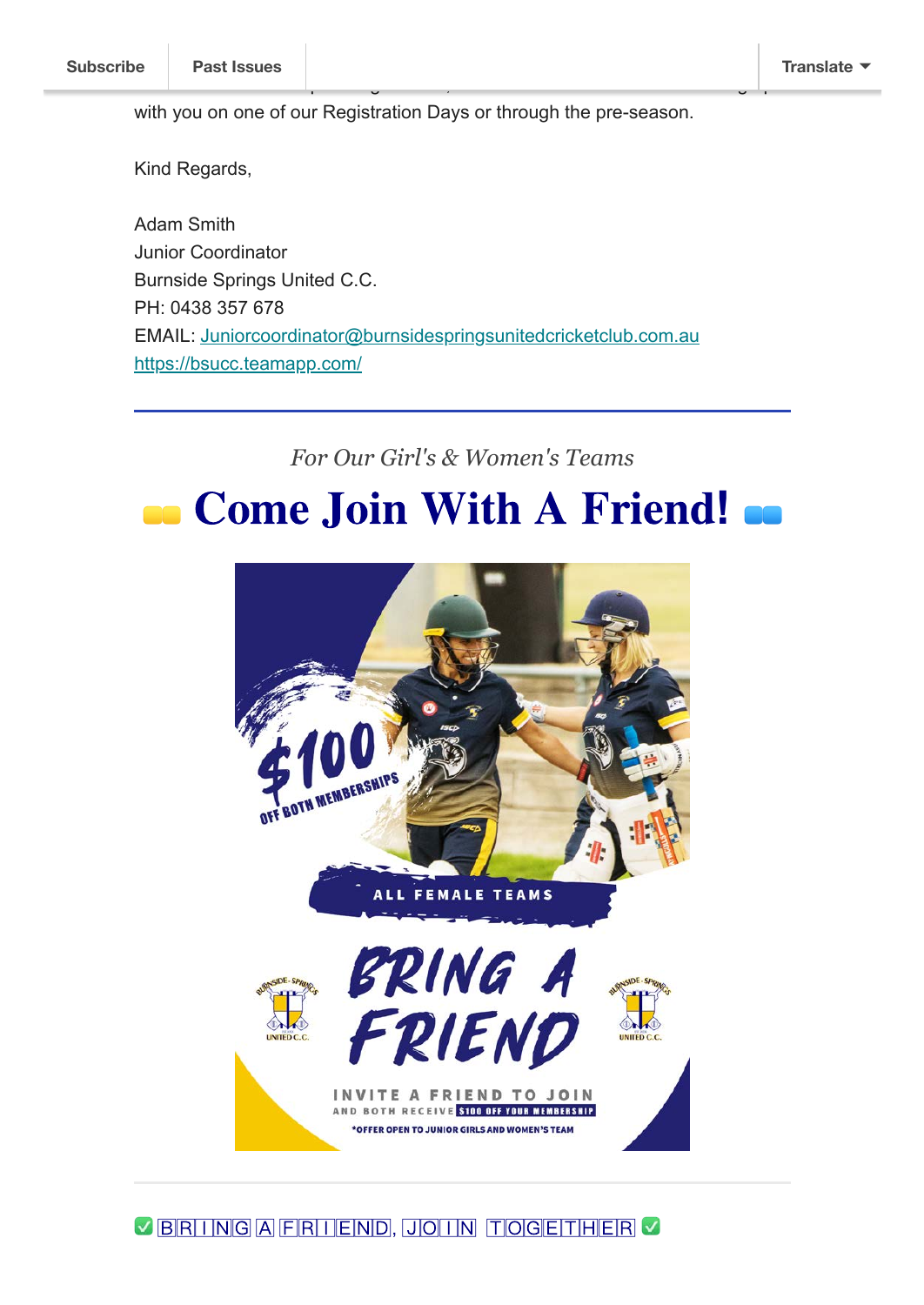(After discount Girls membership for \$150 - Women's membership \$200)

join and both receive \$100 off your memberships.

**Example 2 Registrations are now open!** Follow Link [https://bit.ly/2Xcn8CB](https://bit.ly/2Xcn8CB?fbclid=IwAR06diikf1py_bzQntX4DQzN8Hf9wbCPrTTfTxsui0hQmarXLye2Y7yJ2Oo)

What's included with your Membership?

- Coaching & Training sessions
- **V** Uniform (Blue Pants, Blue Top, Sponsor Training Top & Cap)
- Competitive Games
- **Match Day Fees Juniors only (Cricket Balls and Umpires Fees)**

A safe, minimal contact sport and a great way to get active and make new friends!

**X** Lockdowns & Government restrictions will soon be lifted and Cricket Season is just around the corner. Pre season training recommences once restrictions ease.

Offer open to new and existing Junior Youth Girl members when nominating a new female member

 $\bullet$  To access the discount code email [secretary@burnsidesrpingsunitedcricketclub.com.au](mailto:secretary@burnsidesrpingsunitedcricketclub.com.au?subject=Girls%20Bring%20a%20friend%20discount%20code) or contact our MyCricket Administrator (details available through the [registration site](https://bit.ly/2Xcn8CB)  $\mathcal{E}$ )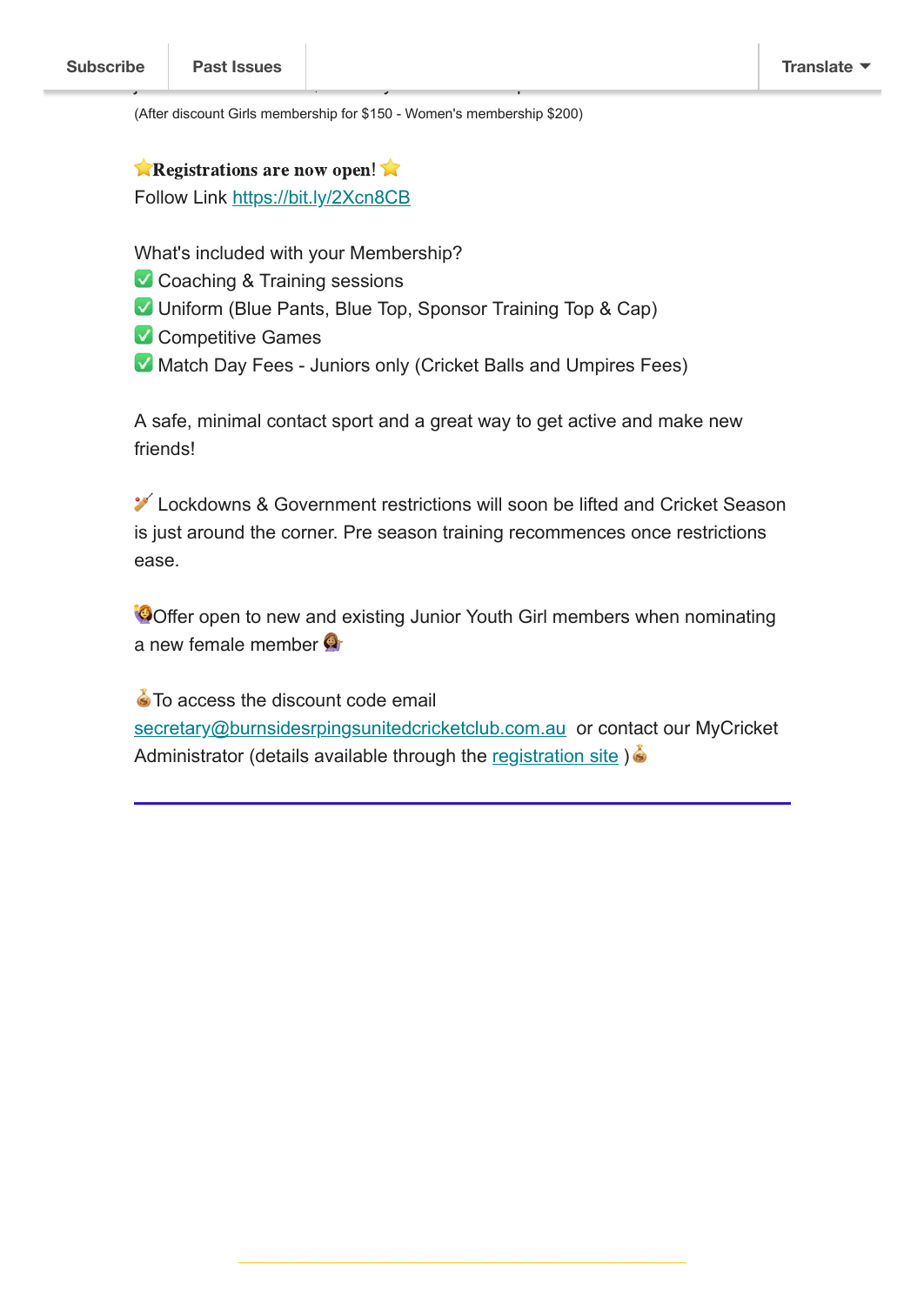

#### **MAJOR SPONSORS**



## **DIAMOND SPONSORS**



**COMMUNITY SPONSORS**